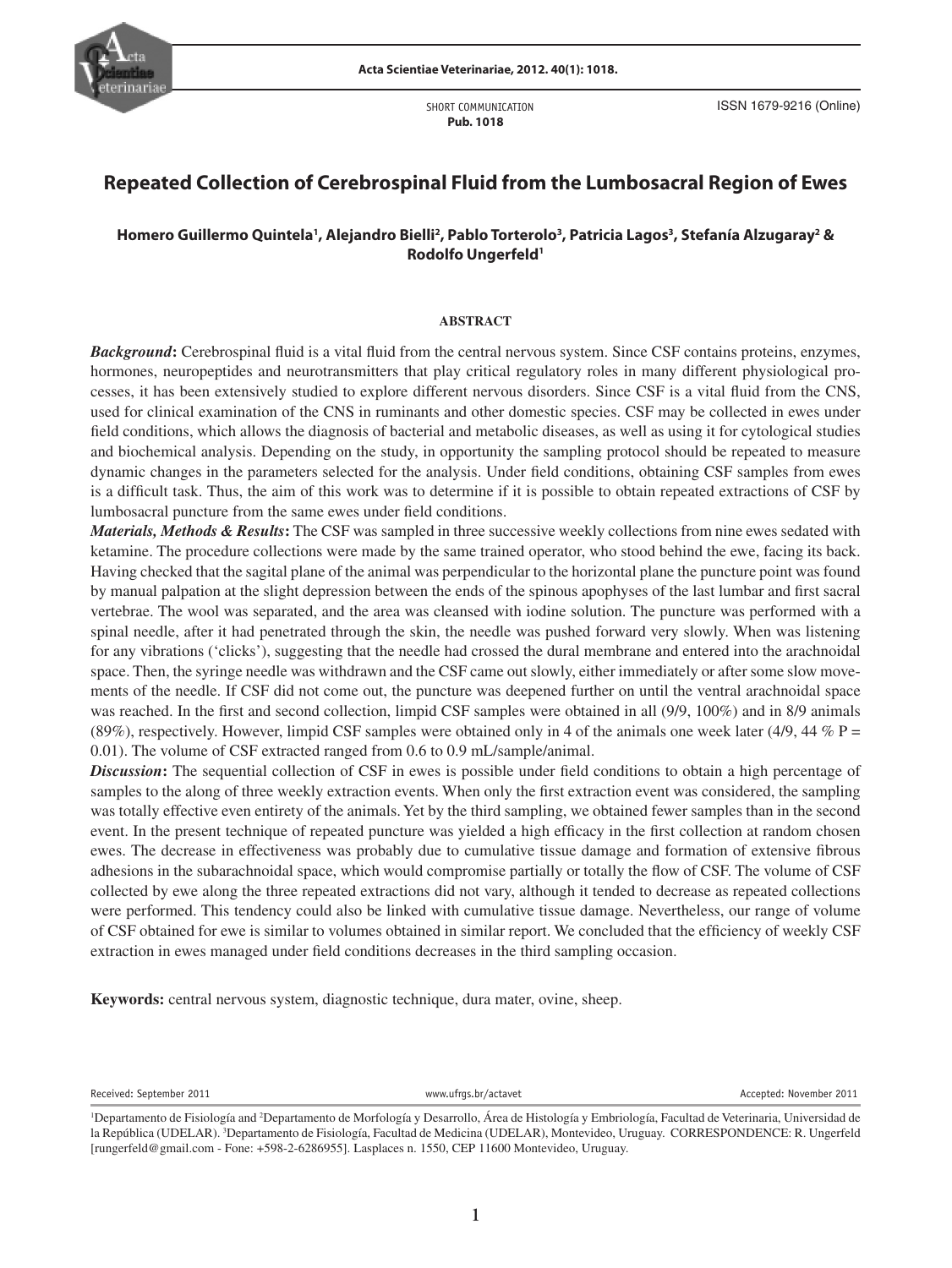## **INTRODUCTION**

Cerebrospinal fluid (CSF) has been extensively studied to explore several different central nervous system (CNS) disorders [10]. In 1891 Quincke [3] demonstrated that CSF may be collected from the lumbar region of humans, opening new possibilities for diagnosis and therapy. In ruminants, its collection is an integral component of the clinical examination of the CNS. CSF may be collected in ewes under field conditions, allowing bacterial, metabolic, [5-8], cytological and biochemical studies [1].

Lumbosacral collection of CSF in different species includes topical preparation of the region, employment of local or general analgesia and topographical palpation to define the optimal puncture point [2,4,9]. The more commonly used sites for CSF extraction are located at different levels of the spine: either at a cranial location, i.e., the subaracnoid atlanto-occipital space, or at the lumbo-sacral region of the spine [2]. This last place does not require the employment of anesthesia [2], and is safer because the penetration to the medullar cone does not entail later complications for the animal [8].

According to needs, in occasions the sampling protocol should be repeated to measure dynamic changes in the parameters selected for the analysis [4]. However, it is not easy to maintain chronic catheters in place in extensively managed animals. Until now, according to our knowledge there are no reports of CSF repeated extractions without chronic catheterization in sheep. Therefore, this study was conducted to determine whether it is possible to obtain weekly CSF samples by lumbosacral puncture in the same ewes managed under field conditions.

#### **MATERIALS AND METHODS**

### *Animals and management*

The work was carried out at the Campo Experimental 1 of the Facultad de Veterinaria, located in Migues, Canelones, Uruguay (34º 29' S). Nine mature ewes (5 Corriedale and 4 Milchschaff, body weight  $52.0 \pm 2.7$  and  $64.7 \pm 3.2$  kg, respectively), that grazed native pastures during the experiment were used.

### *Extraction of cerebrospinal fluid*

Three cerebrospinal fluid (CSF) extractions/ ewe were performed at the lumbosacral region of the

spine, spaced at weekly intervals. Ketamine<sup>1</sup> 100 mg was administered i.v. to each sheep, and manipulations began after commencement of instability, while the ewe was standing, walking and/or in recumbency. The ewe was promptly accommodated (ventral decubitus) on a circular table (diameter  $= 60$  cm, height  $= 100$ cm), with four limbs loosely hanging from the table, to have a slight opening of the lumbosacral joint.

All collections were made by the same trained operator (HGQ), who stood behind the ewe, facing its back. Having checked that the sagital plane of the animal was perpendicular to the horizontal plane the puncture point was found by manual palpation at the slight depression between the ends of the spinous apophyses of the last lumbar and first sacral vertebrae. The wool was separated, and the area was cleansed with iodine solution. The puncture was performed with a spinal needle (20 G 3½ Recorder No. 8881. 230034, Sensi-Touch™ Spinal Needle Diamond Point, monoject)<sup>2</sup> Sherwood Medical, USA). After it had penetrated through the skin, the needle was pushed forward very slowly, listening for any vibrations ('clicks'), suggesting that the needle had crossed the dural membrane and entered into the arachnoidal space. Then, the syringe needle was withdrawn and the CSF came out slowly, either immediately or after some slow movements of the needle. If CSF did not come out, the puncture was deepened further on until the ventral arachnoidal space was reached.

Many times, probably when the needle was correctly oriented, CSF appeared without any further movement of the needle A maximum of eight punctures per ewe were performed, until either limpid or blood stained CSF was collected. The CSF was collected with a 1 mL syringe [4,9].

### *Data recording*

Both the number of punctures required to obtain CSF, and the total volume obtained were recorded during the three CSF sampling events done to each animal. Additionally, the time employed to obtain CSF was recorded.

### *Data analysis*

All the results are presented as means  $\pm$  SD. The frequency of animals per sampling event from which it was possible to collect CSF was compared with the chi square test. The volume collected was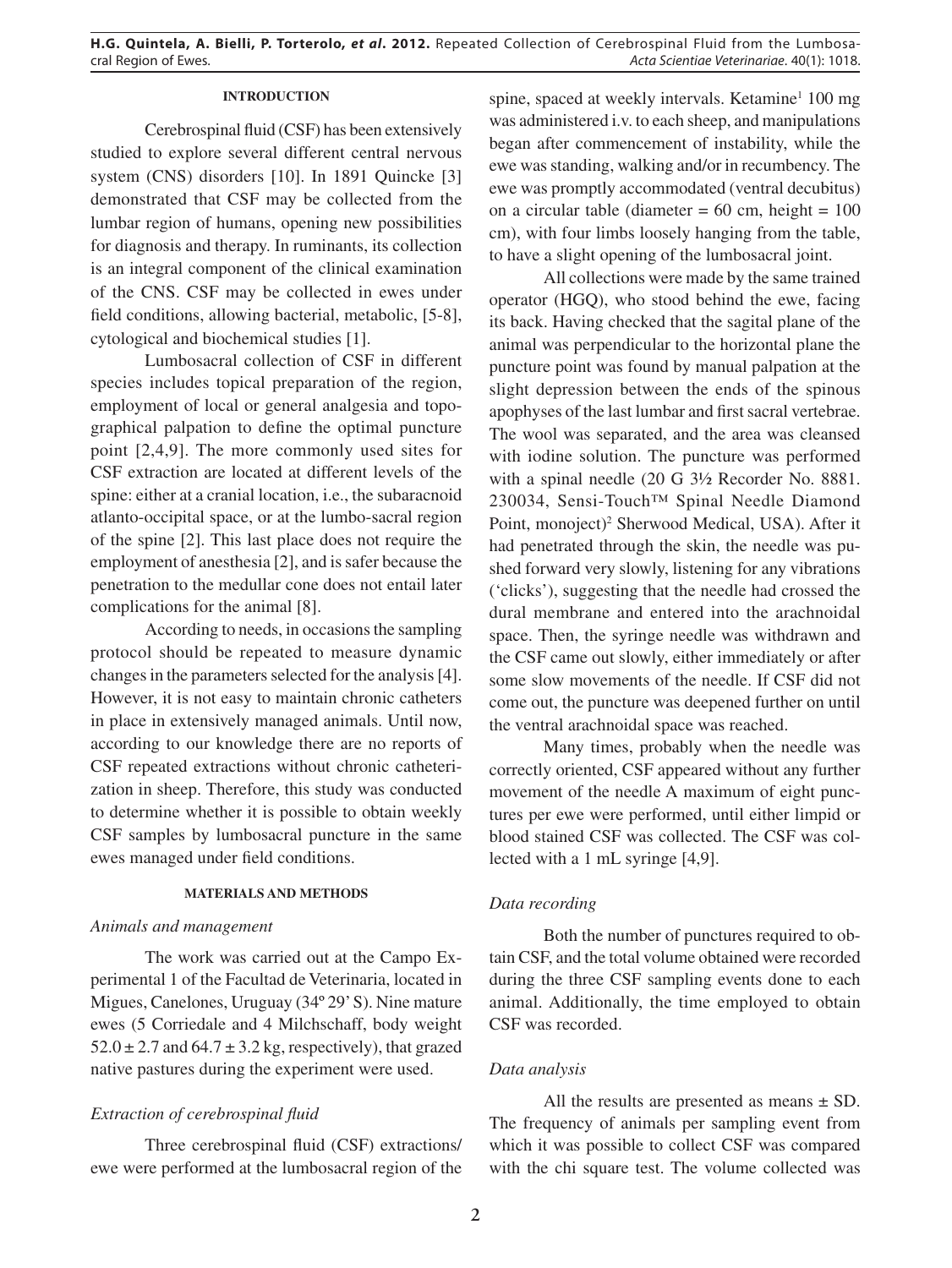compared with ANOVA and the number of punctures and the different times were compared with the Kruskal-Wallis test. The differences were considered significant when  $P \le 0.05$ .

#### **RESULTS**

The efficacy to obtain CSF of the lumbosacral puncture decreased from the first to the third week (Table 1). The percentage of animals in which the punctures were effective to obtain CSF was greater at the first and second weeks than in the third week of sampling  $(P = 0.01)$ .

The number of punctures done per animal in order to obtain CSF, when considering only the animals from which samples were obtained, were not different for the first, second and third week respectively (Table 1). The volume of CSF collected when comparing the samples of the three weeks tended to decrease  $(P = 0.07)$ .

Table 1. Frequency of ewes collected (%), mean time to obtain CSF, mean number of punctures per animal and mean CSF volume obtained (mean  $\pm$ SEM), per sampling event in a flock of nine ewes sampled weekly by lumbosacral puncture.

| Sampling event | Animals collected/total<br>number of animals $(\%)$ | Time taken to obtain<br>$CSF$ (min) | Number of punctures/<br>sampled animal | Volume of CSF per<br>animal (mL) |
|----------------|-----------------------------------------------------|-------------------------------------|----------------------------------------|----------------------------------|
| $1st$ week     | $9/9$ $(100)^a$                                     | $16.0 \pm 6.0^{\circ}$              | $2.6 \pm 2.2^{\circ}$                  | $0.9 \pm 0.2^{\text{a}}$         |
| $2nd$ week     | $8/9(89)^a$                                         | $15.5 \pm 2.1^{\circ}$              | $1.4 \pm 0.7^{\circ}$                  | $0.8 \pm 0.2^{\circ}$            |
| $3rd$ week     | $4/9$ $(44)^{b}$                                    | ∗                                   | $1.0 \pm 0.0^{\circ}$                  | $0.6 \pm 0.3^{\circ}$            |

For the same column: a vs b:  $P < 0.01$ . \*: data not recorded.

#### **DISCUSSION**

It was shown that the sequential collection of CSF in ewes without catheterization is possible under field conditions, obtaining a high percentage of samples (overall, 78%) along the three weekly extraction events. When only the first extraction event was considered, the sampling was totally effective (100% of the animals), which coincides with previous results obtained by our group in other kind of experiments done under field conditions, in which only one extraction/ animal was performed (100% of the sampled animals,  $n = 16$ , unpublished data). However, by the third sampling, we obtained fewer samples than in the second event. In experiments done in goats, where repeated samplings were obtained with a permanent catheter implanted in the lumbosacral region, Peregrine and Mamman [4] observed that this procedure is relatively risky, due to the use of anesthesia and traumatic installation of the device. The authors could cannulate successfully 18 of 22 goats, in contrast with the present technique of repeated puncture which yielded 100% efficacy in the first collection at random chosen ewes.

The decrease in effectiveness was probably due to cumulative tissue damage and formation of ex-

tensive fibrous adhesions in the subarachnoidal space, which would compromise partially or totally the flow of CSF. Furthermore, it has been reported in goats that tissue damage can increase the vascularization of the neighboring tissues, thus increasing the chances of contaminating the CSF samples with blood [4]. Of the four goats eliminated for the sampling of the work of Peregrine and Mamman [4], one died during the anesthetic induction and the other three goats were eliminated due to the formation of clots in the lumen of the catheters due to the trauma of the installation. In spite of the initial difficulties to install a permanent probe, once the animals are implanted successfully, there is the advantage of obtaining a bigger number of samples, either at daily or weekly intervals, which is not the case with our technique.

The volume of CSF collected/ewe along the three repeated extractions did not vary, although it tended to decrease as repeated collections were performed. This tendency could also be linked with cumulative tissue damage, as pointed out before. At any rate, our range of volume of CSF obtained/ewe is similar to volumes obtained in other reports [4,8].